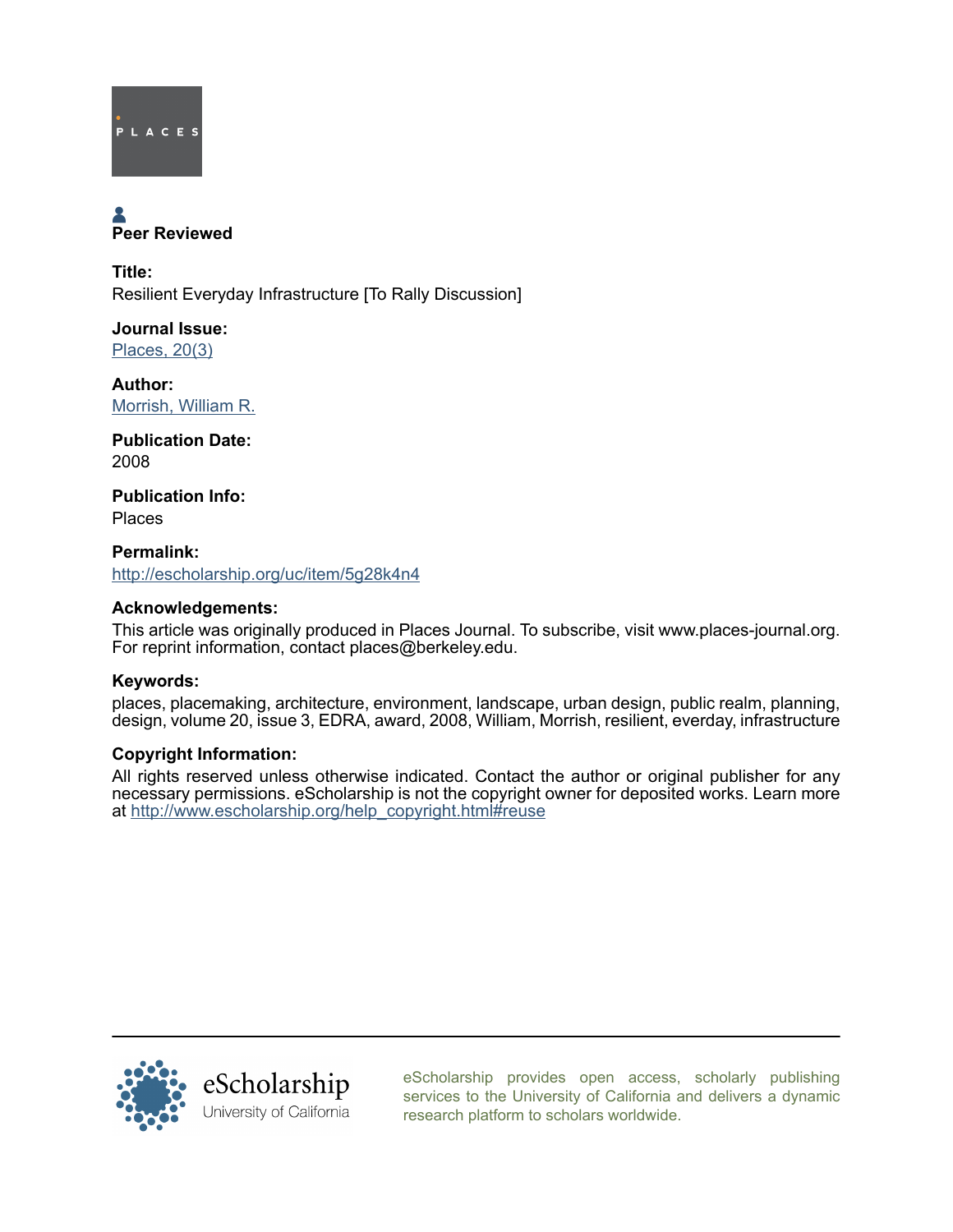# **Resilient Everyday Infrastructure**

### **William R. Morrish**

When a tsunami, hurricane, or earthquake strikes a metropolitan area, wind surges or tremors may immediately strip away the veneer of everyday life, exposing the illusory stability of its civil infrastructure. Uncovered in moments may be the fragility of local life-support systems for water supply, waste disposal, flood control, telecommunications, public health, governance, and personal mobility, to name just a few.

These weaknesses are usually matters of public record long before disaster strikes. But the decision to tackle the tough political and financial issues involved in making necessary upgrades is routinely deferred to "another day." In the grim aftermath of disaster, however, responders may discover that the day of reckoning has arrived. On top of the chaos and hardship of the disaster itself, a city may face multiple system failures intensified by prior neglect. Urgent rebuilding demands will thereafter also have to compete with long-overdue infrastructure reconstruction.

We take for granted that our cities are rooted on solid economic foundations and supported by benevolent environments, yet many float on conditions as fragile and uncertain as those in New Orleans or Los Angeles. They may not have abundant blue water nearby to remind them of their vulnerability, but the basic circumstances are often the same—faltering infrastructure, aging or diminishing population, waning tax base, severe weather events, declining resources, and the growing realization that time is not on their side. Cities that neglect the care of their basic economic and ecological footings set themselves up for the kind of sudden and traumatic change witnessed in the aftermath of Hurricane Katrina, in 2005.

### **Resilience**

The traditional approach to infrastructure vulnerability and recovery has been to harden defenses and focus recovery on the repair of big public works. For me, however, a more strategic approach is the concept of "resilience." What is needed is a distributed infrastructure that enables citizens to operate independently, sustain themselves during service disruptions, and assist the recharge of larger systems upon return to normal conditions. This way, citizens may become better "first responders" to crisis, as well as more active and effective agents in long-term recovery. They may also make incremental individual investments in a collective effort to realign their urban landscape to new conditions brought on by global climate change.

In this finer-grained approach to infrastructure, every new urban structure or landscape modification becomes an opportunity to add to system capacity and reduce external impacts. In a volatile world of changing climate, with the potential for cascading infrastructure failure, investment in this kind of sustainable, distributed capacity will have substantial returns for communities. Not the least of the benefits will be the ability of businesses to rebound more quickly after disaster and stay competitive in the global marketplace; the costs of being shut down for more than a few days or weeks can be tremendous.

A more reflexive urban infrastructure would build reciprocal relationships between the center, branches, and ends of all of its respective systems. As an example, heating and cooling systems in state-ofthe-art green office buildings now include thousands of small sensors embedded in the skin of the build-



ing. During the day, as the sun tracks across the sky, readouts from these sensors allow a central computer to make continuous small adjustments in internal temperature and airflow. The recognition that a building is not just a box but also a mosaic of changing thermal sub-surfaces has yielded new design approaches that lower energy costs and increase the productivity and well-being of its inhabitants. Every component—from lighting to plumbing—may provide a vital link in a network that supports energy efficiency, alternative forms of power supply, water conservation, public safety, and the specific needs of individual tenants.

The infrastructure systems that support such buildings—indeed, the entire human-made landscape should serve multiple goals. Besides their functional values, these systems can become cultural utilities and civilizing amenities to strengthen neighborhoods, create new jobs, and improve the health of local ecological systems.